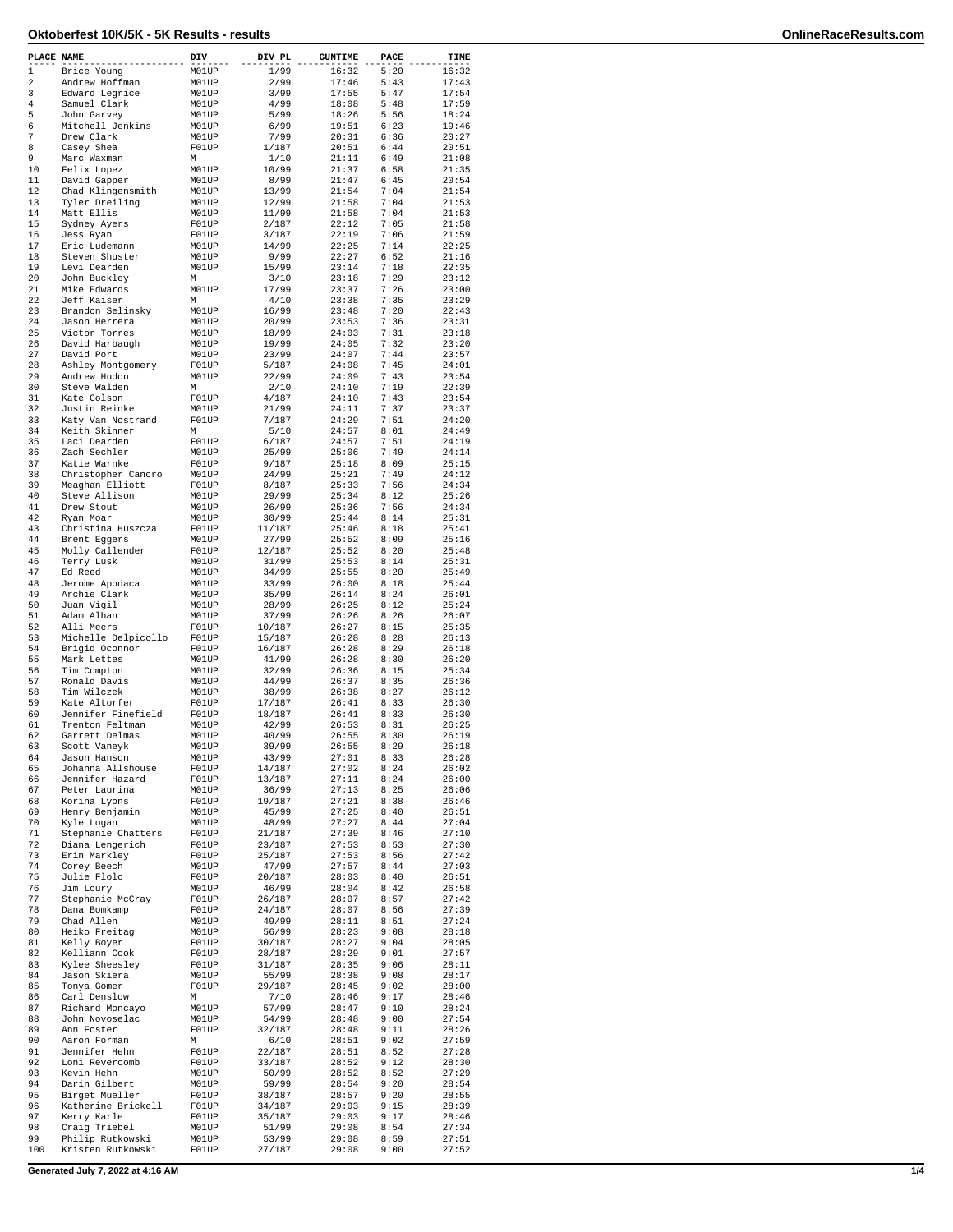| PLACE NAME |                                    | DIV            | DIV PL            | <b>GUNTIME</b> | PACE           | TIME           |
|------------|------------------------------------|----------------|-------------------|----------------|----------------|----------------|
| 101        | Blake Rafferty                     | M01UP          | 52/99             | 29:18          | 8:56           | 27:40          |
| 102        | Kirk Beaulieu                      | M01UP          | 61/99             | 29:25          | 9:26           | 29:14          |
| 103<br>104 | Carol Robbins<br>Ashleigh Meaux    | F01UP<br>F01UP | 40/187<br>43/187  | 29:27<br>29:29 | 9:25<br>9:30   | 29:10<br>29:25 |
| 105        | Amy Coplea                         | F01UP          | 41/187            | 29:33          | 9:25           | 29:10          |
| 106        | Jody Ritchie                       | M01UP          | 58/99             | 29:42          | 9:12           | 28:30          |
| 107        | Thomas Muenzberg                   | M01UP          | 62/99             | 29:44          | 9:29           | 29:24          |
| 108        | Wenice Fok                         | F01UP          | 44/187            | 29:46          | 9:31           | 29:28          |
| 109<br>110 | Adam Sullivan                      | M01UP          | 60/99             | 29:47<br>29:47 | 9:24<br>9:31   | 29:08<br>29:28 |
| 111        | Kendall Karle<br>Keeley Sullivan   | M01UP<br>F01UP | 63/99<br>39/187   | 29:48          | 9:24           | 29:08          |
| 112        | Amber Auge                         | F              | 2/7               | 29:51          | 9:28           | 29:20          |
| 113        | Diane Minka                        | F01UP          | 46/187            | 29:54          | 9:33           | 29:36          |
| 114        | Anne-Marie McClintock              | F01UP          | 42/187            | 29:59          | 9:29           | 29:24          |
| 115<br>116 | Jessica Quintana                   | F01UP          | 36/187<br>37/187  | 29:59          | 9:20           | 28:53          |
| 117        | Sami Roberts<br>Veronica Eckert    | F01UP<br>F     | 1/7               | 29:59<br>30:00 | 9:20<br>9:22   | 28:54<br>29:01 |
| 118        | Kersten Hostetter                  | F01UP          | 47/187            | 30:01          | 9:35           | 29:40          |
| 119        | Jeremy Rowe                        | M01UP          | 64/99             | 30:17          | 9:38           | 29:51          |
| 120        | Kevin Block                        | M01UP          | 67/99             | 30:17          | 9:43           | 30:08          |
| 121        | Katy Saville                       | F01UP          | 49/187            | 30:19          | 9:36           | 29:44          |
| 122<br>123 | Robyn Bryant<br>Neely Jenkins      | F01UP<br>F01UP | 50/187<br>45/187  | 30:21<br>30:23 | 9:37<br>9:33   | 29:48<br>29:34 |
| 124        | Jennifer Lusk                      | F01UP          | 54/187            | 30:31          | 9:43           | 30:06          |
| 125        | Brittnie Sterling                  | F01UP          | 57/187            | 30:35          | 9:50           | 30:28          |
| 126        | Brenna Berman                      | F01UP          | 51/187            | 30:36          | 9:39           | 29:53          |
| 127        | William Lempert                    | M01UP          | 65/99             | 30:37          | 9:39           | 29:54          |
| 128<br>129 | Teresa Montoya                     | F01UP          | 53/187            | 30:37          | 9:39           | 29:54          |
| 130        | Patty Sterling<br>Judi Rihacek     | F01UP<br>F01UP | 59/187<br>55/187  | 30:39<br>30:48 | 9:51<br>9:43   | 30:32<br>30:07 |
| 131        | Robert Ludwig                      | M01UP          | 69/99             | 30:49          | 9:48           | 30:23          |
| 132        | Annette Deyoung                    | F01UP          | 66/187            | 30:50          | 9:55           | 30:42          |
| 133        | Ariel Schutte                      | F01UP          | 52/187            | 30:51          | 9:39           | 29:53          |
| 134        | Maureen Ruddock                    | F01UP          | 56/187            | 30:52          | 9:48           | 30:20          |
| 135<br>136 | Diana Vucurevich<br>Kimber Apodaca | F01UP<br>F01UP | 48/187<br>67/187  | 30:53<br>31:00 | 9:36<br>9:55   | 29:43<br>30:43 |
| 137        | Adrienne Isaacs                    | F01UP          | 65/187            | 31:03          | 9:54           | 30:40          |
| 138        | Todd Edbrooke                      | M01UP          | 66/99             | 31:05          | 9:42           | 30:03          |
| 139        | Megan Hanson                       | F01UP          | 61/187            | 31:07          | 9:52           | 30:35          |
| 140        | Jessica Lidderdale                 | F01UP          | 62/187            | 31:07          | 9:52           | 30:35          |
| 141        | Vanessa Wesley                     | F01UP          | 71/187            | 31:08          | 9:59           | 30:55          |
| 142<br>143 | Gillian Sloan<br>Todd Mosher       | F01UP<br>M01UP | 58/187<br>74/99   | 31:12<br>31:16 | 9:51<br>10:04  | 30:32<br>31:11 |
| 144        | Kylie Russell                      | F01UP          | 74/187            | 31:22          | 10:01          | 31:03          |
| 145        | Chad Kruithof                      | M01UP          | 68/99             | 31:26          | 9:45           | 30:12          |
| 146        | Ben Jayne                          | M01UP          | 70/99             | 31:32          | 9:59           | 30:54          |
| 147        | Libby Rowe                         | F01UP          | 75/187            | 31:35          | 10:03          | 31:09          |
| 148        | Josh Evens                         | M01UP          | 73/99             | 31:35          | 10:04          | 31:10          |
| 149<br>150 | Todd Bittner<br>Alycia Sims        | M01UP<br>F01UP | 71/99<br>63/187   | 31:41<br>31:42 | 10:03<br>9:53  | 31:07<br>30:38 |
| 151        | Scott Nelson                       | M01UP          | 72/99             | 31:42          | 10:03          | 31:08          |
| 152        | Chrissy Graham                     | F01UP          | 60/187            | 31:42          | 9:52           | 30:34          |
| 153        | Sarah Jones                        | F01UP          | 64/187            | 31:46          | 9:53           | 30:38          |
| 154        | Kathy Cooper                       | F01UP          | 76/187            | 31:48          | 10:07          | 31:21          |
| 155        | Tonya Starr                        | F01UP          | 70/187            | 31:53          | 9:58           | 30:51          |
| 156<br>157 | Amy Cole<br>Faith Lae              | F01UP<br>F01UP | 78/187<br>80/187  | 31:57<br>32:01 | 10:10<br>10:13 | 31:31<br>31:39 |
| 158        | Kevin Kim                          | M01UP          | 78/99             | 32:02          | 10:13          | 31:39          |
| 159        | Shawna O'Connor                    | F01UP          | 68/187            | 32:13          | 9:55           | 30:44          |
| 160        | Stephanie Dewitt                   | F01UP          | 69/187            | 32:14          | 9:56           | 30:46          |
| 161        | Hannah Lambert                     | F01UP          | 72/187            | 32:18          | 9:59           | 30:56          |
| 162<br>163 | Jennifer Laureano<br>Chris Johnson | F01UP<br>M01UP | 73/187<br>79/99   | 32:18<br>32:23 | 9:59<br>10:19  | 30:56<br>31:58 |
| 164        | Casey Finch                        | M01UP          | 75/99             | 32:24          | 10:10          | 31:29          |
| 165        | Sean Duffy                         | M01UP          | 76/99             | 32:25          | 10:10          | 31:31          |
| 166        | Barkis                             | F01UP          | 79/187            | 32:26          | 10:13          | 31:39          |
| 167        | Hayden Geller                      | F01UP          | 81/187            | 32:36          | 10:14          | 31:41          |
| 168<br>169 | Dana Godec<br>Liz McKee            | F01UP<br>F01UP | 77/187<br>84/187  | 32:36<br>32:43 | 10:09<br>10:18 | 31:26<br>31:56 |
| 170        | Angelica Rueda                     | F01UP          | 90/187            | 32:46          | 10:32          | 32:38          |
| 171        | Mary Rueda                         | F01UP          | 89/187            | 32:46          | 10:32          | 32:37          |
| 172        | Dana Hamamura                      | F01UP          | 91/187            | 33:02          | 10:34          | 32:43          |
| 173        | Eliot Lee                          | M01UP          | 77/99             | 33:03          | 10:12          | 31:35          |
| 174<br>175 | Lindsay Jurak<br>Robin Hervig      | F01UP<br>F01UP | 86/187<br>82/187  | 33:07<br>33:19 | 10:23<br>10:17 | 32:09<br>31:51 |
| 176        | Kristi Pagoulatos                  | F01UP          | 83/187            | 33:19          | 10:17          | 31:51          |
| 177        | Richard Fritsche                   | M01UP          | 80/99             | 33:30          | 10:48          | 33:27          |
| 178        | Lori Demshar                       | F01UP          | 87/187            | 33:31          | 10:24          | 32:13          |
| 179        | Jenny Harisson                     | F01UP          | 85/187            | 33:31          | 10:21          | 32:03          |
| 180<br>181 | Anjie Wolf                         | F01UP<br>F01UP | 92/187            | 33:37<br>33:39 | 10:35<br>10:27 | 32:48<br>32:22 |
| 182        | Tracey Morse<br>Melanie Flores     | F01UP          | 88/187<br>93/187  | 33:45          | 10:38          | 32:56          |
| 183        | Megan Shudra                       | F01UP          | 95/187            | 33:53          | 10:51          | 33:36          |
| 184        | Paige McEvoy                       | F01UP          | 96/187            | 34:24          | 10:51          | 33:38          |
| 185        | Jennifer Ellsworth                 | F01UP          | 103/187           | 34:26          | 11:00          | 34:04          |
| 186<br>187 | Monica Vail                        | F01UP          | 101/187           | 34:30          | 10:59          | 34:01          |
| 188        | Suzanne Currier<br>Shawn Lacroix   | F01UP<br>M01UP | 105/187<br>84/99  | 34:39<br>34:41 | 11:06<br>11:12 | 34:24<br>34:41 |
| 189        | Eileen McGinnity                   | F01UP          | 94/187            | 34:43          | 10:46          | 33:22          |
| 190        | Shannon Bride                      | F01UP          | 102/187           | 34:53          | 11:00          | 34:04          |
| 191        | Kimberly Welch                     | F01UP          | 109/187           | 34:56          | 11:14          | 34:48          |
| 192        | Sarah Lipka                        | F01UP          | 100/187           | 35:00          | 10:58          | 33:59          |
| 193<br>194 | Molly McDaniel<br>Tammy Egan       | F01UP<br>F01UP | 97/187<br>111/187 | 35:02<br>35:04 | 10:52<br>11:17 | 33:41<br>34:57 |
| 195        | George Abernathy                   | M01UP          | 85/99             | 35:06          | 11:12          | 34:41          |
| 196        | Cathleen Teter                     | F01UP          | 108/187           | 35:09          | 11:09          | 34:34          |
| 197        | Ricki Reinitz                      | F01UP          | 104/187           | 35:18          | 11:00          | 34:05          |
| 198        | Josh Reinitz                       | M01UP          | 81/99             | 35:18          | 11:00          | 34:05          |
| 199<br>200 | Brea Hoffman<br>Turina Huff        | F01UP<br>F01UP | 106/187<br>98/187 | 35:19<br>35:21 | 11:07<br>10:56 | 34:26<br>33:54 |
|            |                                    |                |                   |                |                |                |

**Generated July 7, 2022 at 4:16 AM 2/4**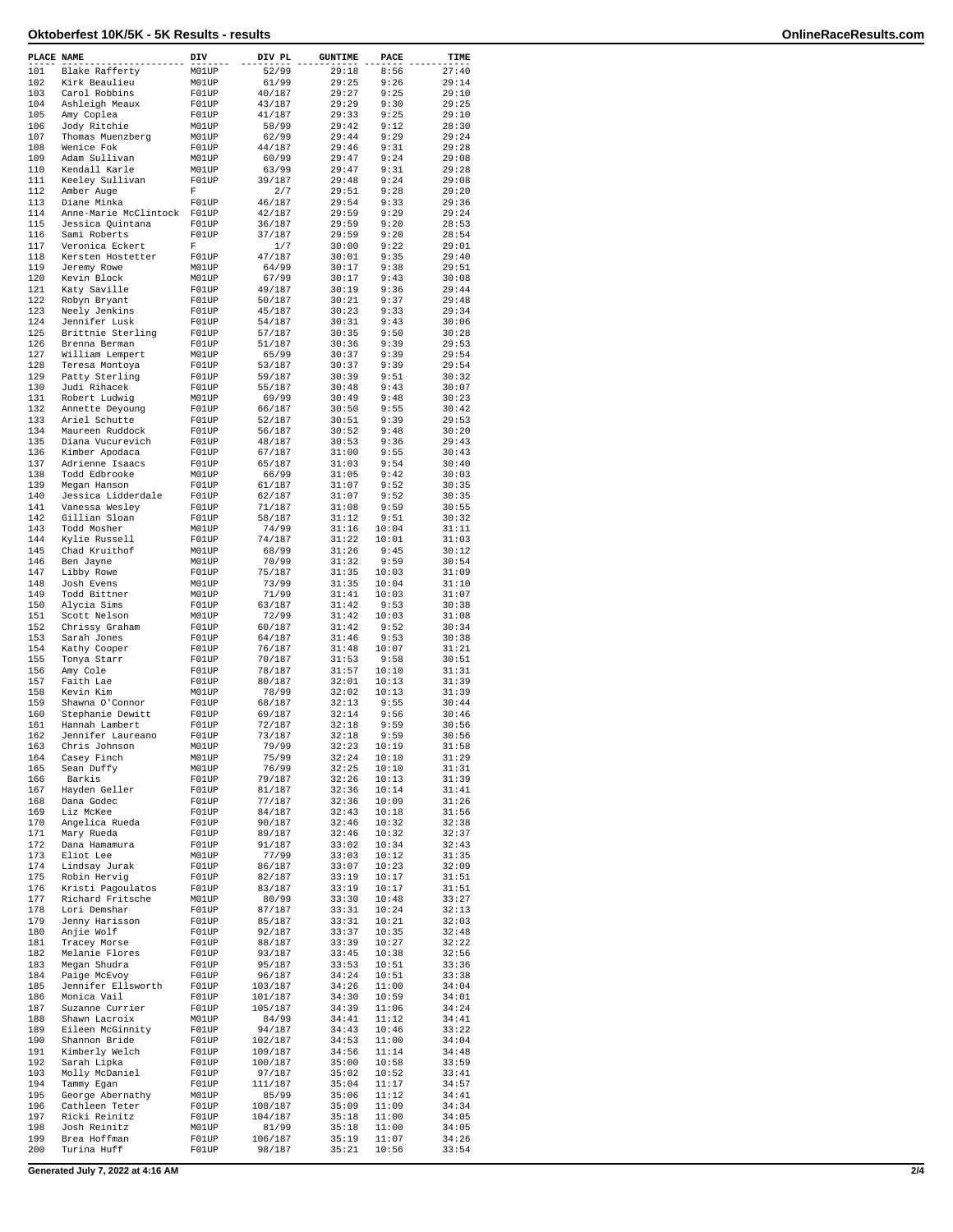| PLACE NAME |                                                | DIV            | DIV PL             | <b>GUNTIME</b> | PACE           | TIME           |
|------------|------------------------------------------------|----------------|--------------------|----------------|----------------|----------------|
| 201        | Lisa Trujillo                                  | F01UP          | 99/187             | 35:24          | 10:57          | 33:56          |
| 202        | Phyl Schechter                                 | F01UP          | 107/187            | 35:24          | 11:08          | 34:31          |
| 203        | Nancy Gurule                                   | F              | 3/7                | 35:26          | 11:09          | 34:31          |
| 204        | Lisa Abernathy                                 | F01UP          | 112/187            | 35:27          | 11:19          | 35:03          |
| 205        | Adam Valdez                                    | M01UP          | 82/99              | 35:30          | 11:07          | 34:26          |
| 206        | Ephraim Fields                                 | M01UP          | 86/99              | 35:37          | 11:16          | 34:53          |
| 207        | Bryan Jenkins                                  | М              | 8/10               | 35:37          | 11:21          | 35:09          |
| 208        | William Donovan                                | M01UP          | 83/99              | 35:46          | 11:10          | 34:37          |
| 209        | Amy Breaux                                     | F01UP          | 115/187            | 35:47          | 11:22          | 35:14          |
| 210        | Debbie Kaliszewski                             | F01UP          | 121/187            | 35:52          | 11:31          | 35:42          |
| 211<br>212 | Kent Tolman<br>Courtney Shuster                | M01UP<br>F01UP | 90/99<br>110/187   | 35:53<br>36:00 | 11:31<br>11:14 | 35:42<br>34:49 |
| 213        | Cara Henry                                     | F01UP          | 116/187            | 36:01          | 11:23          | 35:15          |
| 214        | Jason Lang                                     | M01UP          | 87/99              | 36:01          | 11:16          | 34:56          |
| 215        | Anne Cannady                                   | F01UP          | 119/187            | 36:07          | 11:27          | 35:29          |
| 216        | Megan Estrada                                  | F01UP          | 114/187            | 36:28          | 11:20          | 35:05          |
| 217        | Kim Sayer                                      | F01UP          | 113/187            | 36:29          | 11:19          | 35:05          |
| 218        | Amiee Beazley                                  | F01UP          | 122/187            | 36:31          | 11:33          | 35:47          |
| 219        | Amanda Morgan                                  | F01UP          | 125/187            | 36:31          | 11:35          | 35:52          |
| 220        | Heather Barnes                                 | F01UP          | 124/187            | 36:31          | 11:35          | 35:52          |
| 221        | Brigid Filmer                                  | F01UP          | 123/187            | 36:31          | 11:33          | 35:48          |
| 222        | Erica Woodruff                                 | F01UP          | 132/187            | 36:35          | 11:47          | 36:30          |
| 223        | Jill Brousseau                                 | F01UP          | 120/187            | 36:36          | 11:30          | 35:39          |
| 224        | Skyler McCarty                                 | F01UP          | 117/187            | 36:40          | 11:23          | 35:17          |
| 225        | Kevin Aumiller                                 | M01UP          | 88/99              | 36:40          | 11:23          | 35:17          |
| 226        | Mark Glodava                                   | M01UP          | 91/99              | 36:45          | 11:33          | 35:47          |
| 227        | Joshua Neugebauer                              | M01UP          | 89/99              | 36:45          | 11:26          | 35:27          |
| 228        | Monica Williams                                | F01UP          | 128/187            | 36:45          | 11:38          | 36:04          |
| 229        | Samantha Hulme                                 | F01UP          | 118/187            | 36:50          | 11:25          | 35:22          |
| 230        | Theresa Gray                                   | F01UP          | 130/187            | 36:54          | 11:41          | 36:13          |
| 231<br>232 | Kelly Block<br>Martha Lucas                    | F01UP<br>FOIUP | 135/187            | 37:10<br>37:14 | 11:57<br>11:36 | 37:02<br>35:56 |
| 233        | Nancy Hirsch                                   | F01UP          | 127/187<br>126/187 | 37:14          | 11:36          | 35:56          |
| 234        | Jane Gray                                      | F01UP          | 138/187            | 37:14          | 11:58          | 37:04          |
| 235        | Ara Meskimen                                   | F              | 4/7                | 37:20          | 11:58          | 37:05          |
| 236        | Kim Duran                                      | F01UP          | 129/187            | 37:21          | 11:40          | 36:07          |
| 237        | Renee Lagasse                                  | F01UP          | 136/187            | 37:25          | 11:58          | 37:03          |
| 238        | Michelle Watson                                | F01UP          | 137/187            | 37:25          | 11:58          | 37:04          |
| 239        | Heidi Urie                                     | F01UP          | 140/187            | 37:36          | 12:07          | 37:31          |
| 240        | Margie Florentin                               | F01UP          | 141/187            | 37:36          | 12:07          | 37:32          |
| 241        | Clifford Florentin                             | M01UP          | 93/99              | 37:37          | 12:07          | 37:34          |
| 242        | Maureen Burnett                                | F01UP          | 131/187            | 37:38          | 11:43          | 36:18          |
| 243        | Nadine Lee                                     | F01UP          | 133/187            | 37:46          | 11:48          | 36:34          |
| 244        | Ted Krull                                      | M01UP          | 92/99              | 37:46          | 11:48          | 36:35          |
| 245        | Beth Kruithof                                  | F01UP          | 134/187            | 37:52          | 11:50          | 36:39          |
| 246        | Rachael Willinghanz                            | F01UP          | 143/187            | 38:16          | 12:13          | 37:51          |
| 247        | Kimba Ashworth                                 | FOIUP          | 146/187            | 38:19          | 12:19          | 38:10          |
| 248        | Ruth Willinganz                                | F01UP          | 145/187            | 38:25          | 12:16          | 37:59          |
| 249        | Kim Shenfeld                                   | F01UP          | 144/187            | 38:25          | 12:13          | 37:51          |
| 250        | Trish Buckley                                  | F              | 5/7                | 38:28          | 12:22          | 38:21          |
| 251<br>252 | Lindsay McNeal                                 | F01UP          | 139/187            | 38:43          | 12:03          | 37:20<br>37:42 |
| 253        | Jadwiga Plachy                                 | F01UP<br>F01UP | 142/187<br>148/187 | 38:49          | 12:10<br>12:30 | 38:45          |
| 254        | Jacquelyn Holliday<br>Lauri Colbert            | F01UP          | 150/187            | 38:55<br>39:06 | 12:35          | 38:59          |
| 255        | Kristen Wyatt                                  | F01UP          | 147/187            | 39:14          | 12:30          | 38:43          |
| 256        | Jon Urban                                      | M01UP          | 95/99              | 39:22          | 12:42          | 39:20          |
| 257        | Corey Arthur                                   | M01UP          | 94/99              | 40:01          | 12:32          | 38:49          |
| 258        | Hannah Lederman                                | F01UP          | 149/187            | 40:02          | 12:32          | 38:49          |
| 259        | Meg Gallagher                                  | F01UP          | 152/187            | 40:18          | 12:45          | 39:32          |
| 260        | Jaclyn Foglio                                  | F01UP          | 151/187            | 40:37          | 12:39          | 39:13          |
| 261        | Mary Saponaro                                  | F01UP          | 154/187            | 40:41          | 12:51          | 39:48          |
| 262        | Katie Parker                                   | F01UP          | 155/187            | 40:47          | 12:51          | 39:50          |
| 263        | Courtney Seavall                               | F01UP          | 156/187            | 40:47          | 12:51          | 39:50          |
| 264        | Cheryl Ames                                    | F01UP          | 158/187            | 40:49          | 12:58          | 40:09          |
| 265        | Marc Storm                                     | M01UP          | 96/99              | 40:52          | 12:45          | 39:31          |
| 266        | Beth Walker                                    | F01UP          | 153/187            | 40:55          | 12:47          | 39:37          |
| 267        | Megan Herlihy                                  | F01UP          | 159/187            | 41:04          | 12:59          | 40:14          |
| 268        | Joyce Goh<br>Lisa Weintz                       | F01UP          | 160/187            | 41:04          | 12:59          | 40:14          |
| 269<br>270 | Janene Love                                    | F01UP<br>F01UP | 157/187<br>162/187 | 41:09<br>41:09 | 12:57<br>13:03 | 40:07<br>40:27 |
| 271        | Rona Gates                                     | F01UP          | 163/187            | 41:10          | 13:11          | 40:50          |
| 272        | Gail Smith                                     | F01UP          | 161/187            | 41:23          | 12:59          | 40:15          |
| 273        | Kimberly Adame                                 | F01UP          | 164/187            | 41:55          | 13:12          | 40:54          |
| 274        | Leslie Woods                                   | F01UP          | 166/187            | 42:07          | 13:25          | 41:34          |
| 275        | Laura McCoy                                    | F01UP          | 169/187            | 42:20          | 13:28          | 41:45          |
| 276        | Jessica Weirmier                               | F01UP          | 165/187            | 42:28          | 13:18          | 41:13          |
| 277        | Nicoli Garner                                  | M01UP          | 97/99              | 42:30          | 13:19          | 41:15          |
| 278        | Andrea Riehl                                   | F01UP          | 168/187            | 42:32          | 13:28          | 41:44          |
| 279        | Amy McFadzean                                  | F01UP          | 167/187            | 42:39          | 13:27          | 41:41          |
| 280        | Sharyl Riley                                   | F01UP          | 172/187            | 43:37          | 13:49          | 42:50          |
| 281        | Miranda Markel                                 | F              | 6/7                | 43:43          | 13:38          | 42:13          |
| 282        | Jordan Perkins                                 | М              | 9/10               | 43:43          | 13:38          | 42:14          |
| 283        | Suzie Wagner                                   | F01UP          | 170/187            | 43:46          | 13:40          | 42:22          |
| 284        | Michaelle Tauson                               | F01UP          | 171/187            | 43:47          | 13:40          | 42:22          |
| 285        | Kimberly Witt                                  | F01UP          | 174/187            | 43:53          | 13:53          | 43:00          |
| 286        | D Wesenoveo                                    | F              | 7/7                | 44:05          | 14:02          | 43:28          |
| 287        | Melissa Primmer                                | F01UP          | 173/187<br>98/99   | 44:08          | 13:50          | 42:52<br>42:53 |
| 288<br>289 | Carlos Aguirre<br>Alexandria Wiercigroch F01UP | M01UP          | 177/187            | 44:09<br>44:13 | 13:50<br>14:09 | 43:50          |
| 290        | Bozena Wiercigroch                             | F01UP          | 176/187            | 44:13          | 14:08          | 43:49          |
| 291        | Victoria Girdziunas                            | F01UP          | 175/187            | 44:15          | 13:54          | 43:05          |
| 292        | Lauren Porter                                  |                | 0/0                | 46:17          | 14:31          | 44:59          |
| 293        | Hazel Porter                                   | F01UP          | 178/187            | 46:17          | 14:31          | 44:59          |
| 294        | Racheal Donberger                              | F01UP          | 180/187            | 47:04          | 15:04          | 46:40          |
| 295        | Pam Harlan                                     | F01UP          | 181/187            | 47:12          | 15:04          | 46:41          |
| 296        | Kathy Harlan                                   | F01UP          | 182/187            | 47:14          | 15:05          | 46:43          |
| 297        | Nancy Buese                                    | F01UP          | 179/187            | 47:14          | 14:48          | 45:53          |
| 298        | Veronica Benjamin                              | F01UP          | 185/187            | 48:22          | 15:25          | 47:45          |
| 299        | Gertrude Insalaco                              | F01UP          | 184/187            | 48:22          | 15:24          | 47:42          |
| 300        | Jennifer Loeb                                  | F01UP          | 183/187            | 48:32          | 15:14          | 47:13          |

**Generated July 7, 2022 at 4:16 AM 3/4**